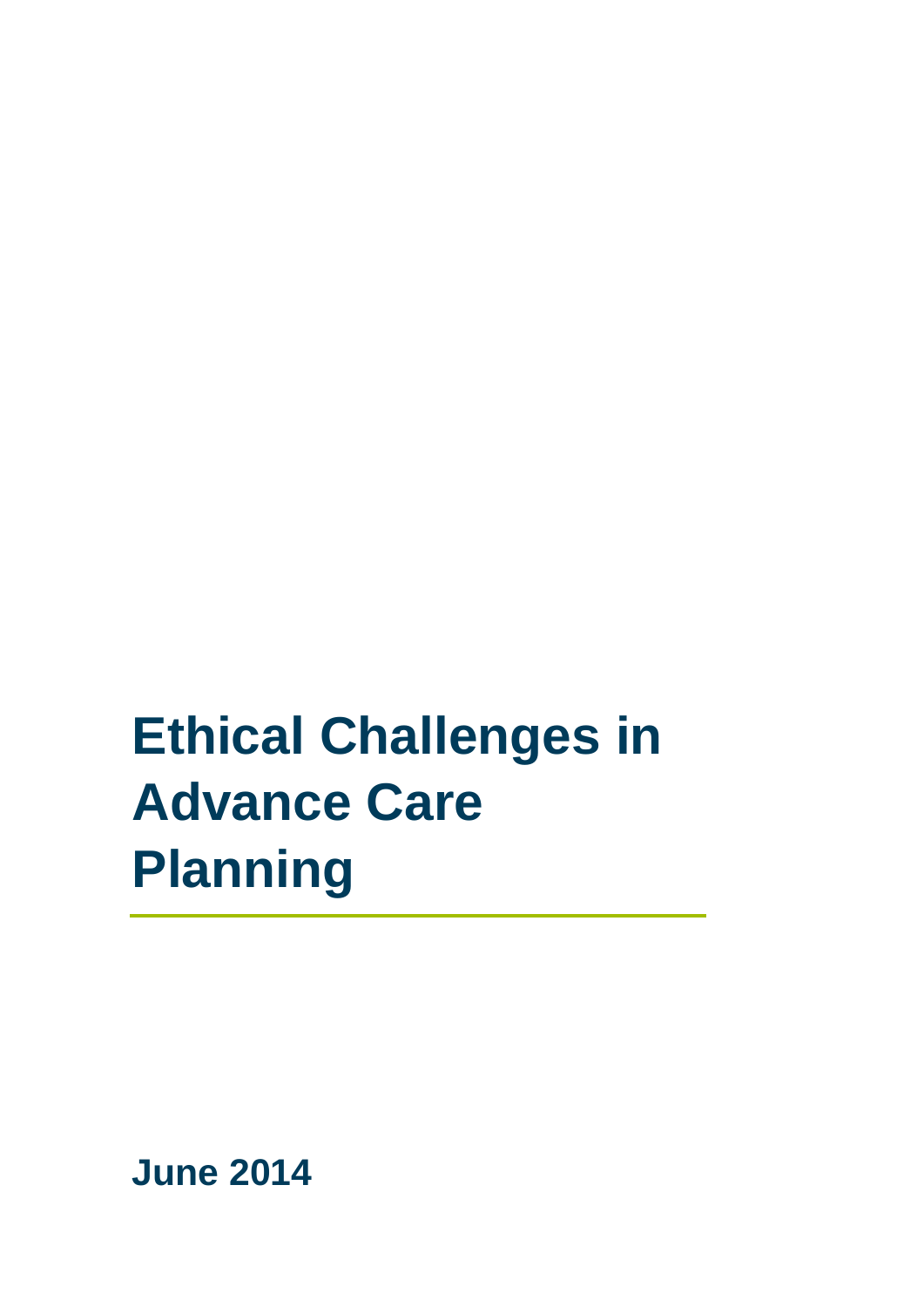Citation: National Ethics Advisory Committee. 2014. *Ethical Challenges in Advance Care Planning*. Wellington: Ministry of Health.

> Published in June 2014 by the Ministry of Health PO Box 5013, Wellington 6145, New Zealand

> > ISBN 978 0 478 42848 3 (online) HP 5924

This document is available at [www.neac.health.govt.nz](http://www.neac.health.govt.nz/)

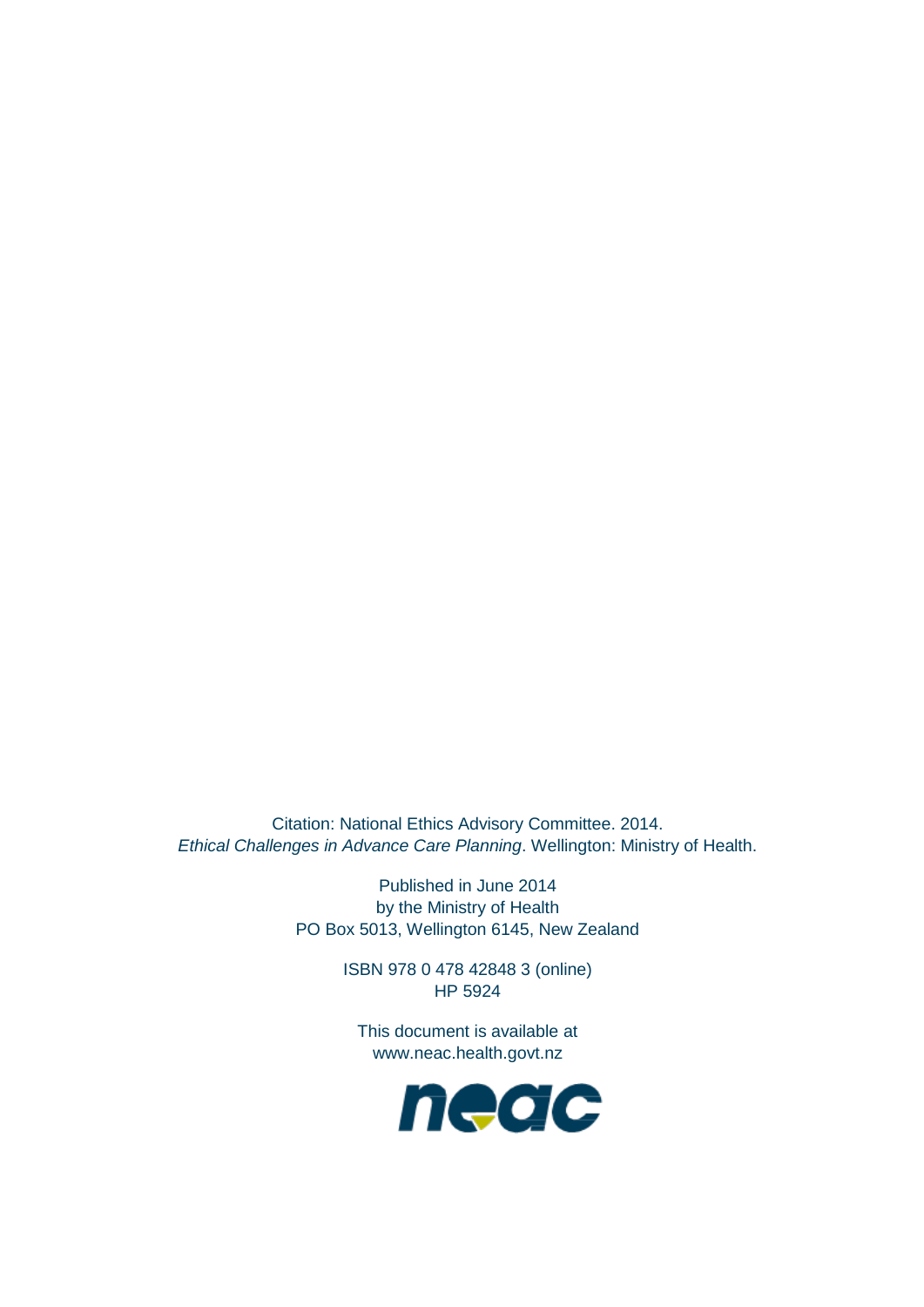# **Contents**

| 1                                                       | Introduction                                                                                                                                                                                                                                              |                        |
|---------------------------------------------------------|-----------------------------------------------------------------------------------------------------------------------------------------------------------------------------------------------------------------------------------------------------------|------------------------|
| $\mathbf{2}$                                            | What is advance care planning?<br>Issues not covered in this document                                                                                                                                                                                     | 2<br>3                 |
| 3                                                       | Advance care planning in practice                                                                                                                                                                                                                         | $\overline{4}$         |
| 4                                                       | <b>Challenges and solutions</b><br>Whether to interpret advance care plans to 'the letter' or in principle<br>When to develop a plan: timing should enable autonomy<br>Misunderstanding and ill-informed decisions<br>Different models of decision-making | 5<br>5<br>6<br>8<br>10 |
| 5                                                       | Other sources of information and advice                                                                                                                                                                                                                   | 12 <sup>2</sup>        |
| Appendix: Practical challenges in advance care planning |                                                                                                                                                                                                                                                           | 13                     |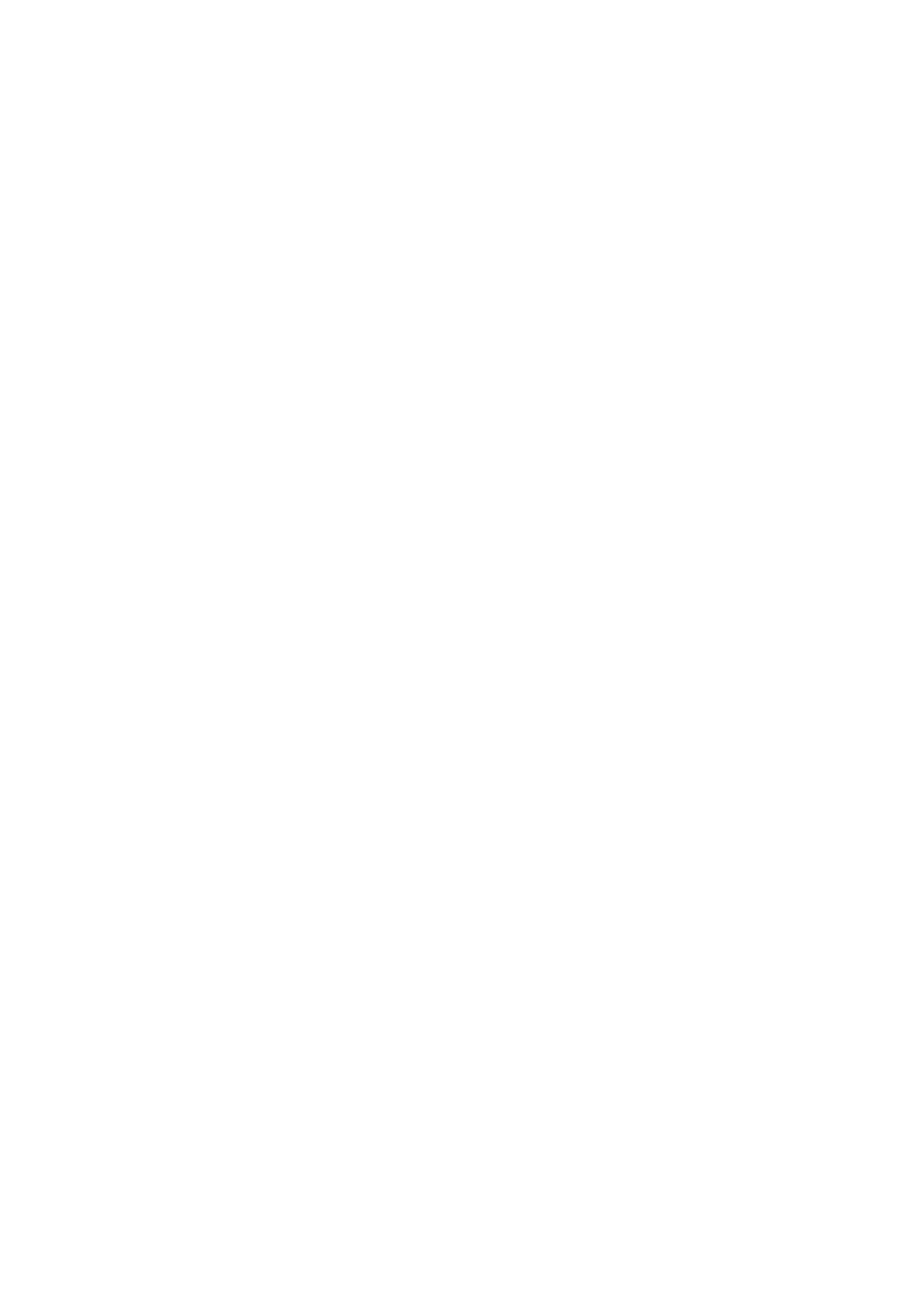# **1 Introduction**

- 1.1 The National Ethics Advisory Committee, Kāhui Matatika o te Motu (NEAC), is an independent advisor to the Minister of Health on ethical issues of national significance concerning health and disability matters.
- 1.2 This document aims to explore *ethical challenges* that health professionals face in advance care planning, and to provide practical assistance to help ensure good outcomes for consumers and health professionals from the advance care planning process.
- 1.3 The advice in this document is primarily aimed at health professionals, but it may also be helpful to members of the public. This advice has been developed following feedback from a range of health professionals, based on their experiences of the ethical challenges encountered in advance care planning. We are grateful to everyone who has contributed to this work.
- 1.4 Other practical challenges in advance care planning identified by health professionals are summarised in the appendix. NEAC will share this information with groups and organisations that might be able to further investigate these concerns.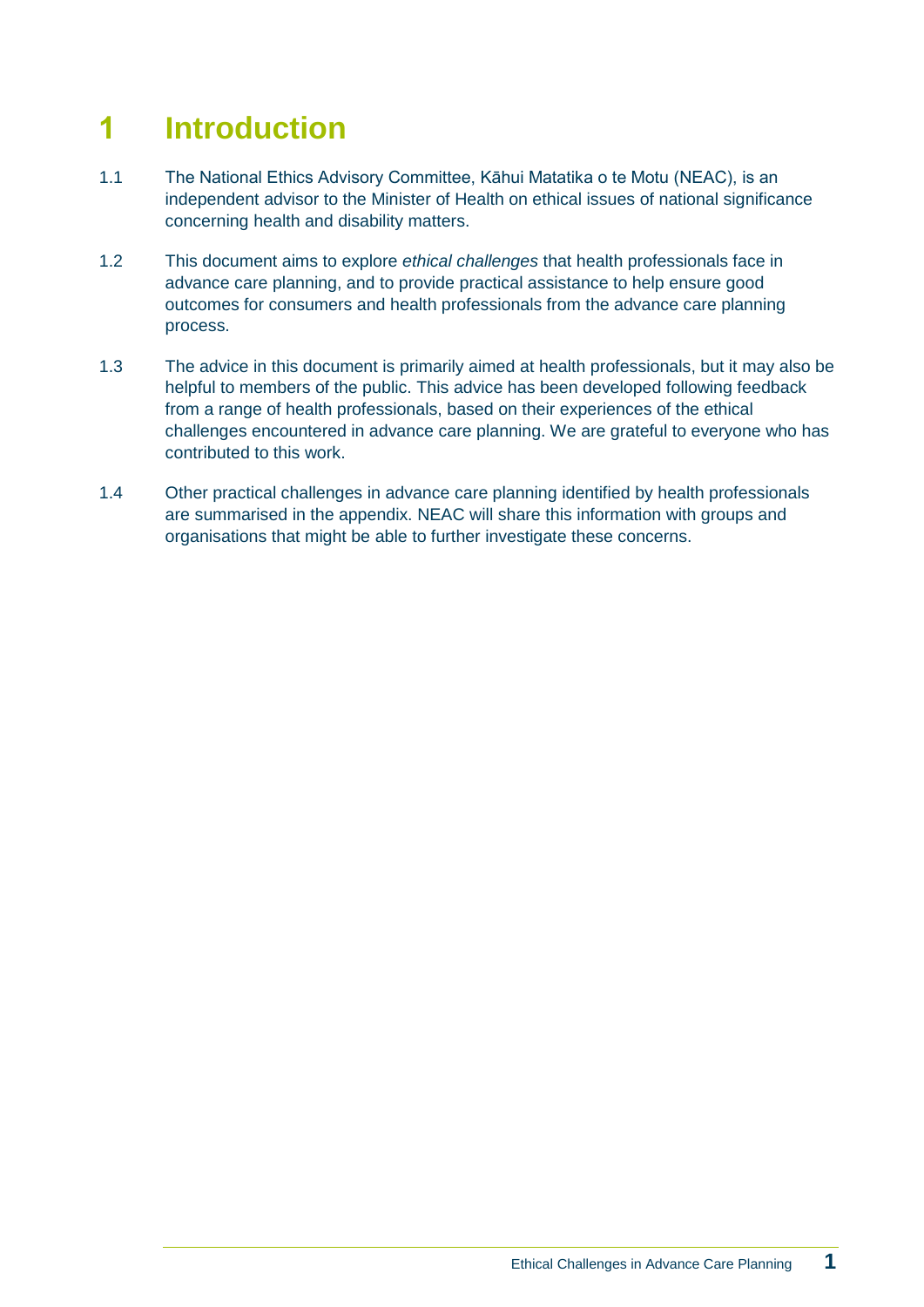# **2 What is advance care planning?**

- 2.1 Advance care planning is a voluntary process of discussion and shared planning for future health care between a person and health professionals. Advance care planning applies to a range of conditions and situations, including where:
	- a patient plans for their medical care when they know they will have temporary incapacity (for example, if they undergo treatment or a procedure)
	- a patient's condition will, or is likely to, deteriorate and decisions about their care or treatment will need to be made for when they are not competent or their capacity fluctuates
	- plans are made for dealing with the later stages of a terminal condition.
- 2.2 The advance care planning process aims to help a person to think about what matters to them and how this might affect their health and their future care and treatment. Advance care planning may also provide a person with an opportunity to consider personal and other issues, such as preferences about place of death, identifying family or friends they might want to share personal information with, or addressing religious or spiritual needs.
- 2.3 Advance care planning is not about euthanasia or assisted dying, or resource allocation. While these controversial topics are often bundled together with advance care planning, there is a clear distinction between the planning process, on the one hand, and the options that patients do or ought to have on the other.
- 2.4 The role of the health professional in advance care planning is to guide a person to explore and, if they wish, document their wishes, values and preferences in an advance care plan. It may also involve working with them if they wish to make and document an advance directive about future treatment and care that would best meet their needs. A successful advance care planning process relies on health professionals maintaining a relationship with a person that is based on trust, honesty and respect.
- 2.5 NEAC supports people being offered the opportunity to take part in advance care planning. A person's decision to commence advance care planning discussions should be a voluntary one. Any decision by a person to decline to take part in advance care planning discussions, or any views expressed by a person during these discussions, should not adversely affect the care and/or treatment they receive.
- 2.6 The value of the advance care planning process can lie simply in its providing the opportunity for people to discuss, and reflect on, what matters to them. At times, the process of advance care planning discussions may result in:
	- **an advance care plan**, which articulates a person's wishes, values and preferences relevant to their current and future health care, and, with the person's consent, is shared with their health care team and future health care providers, and/or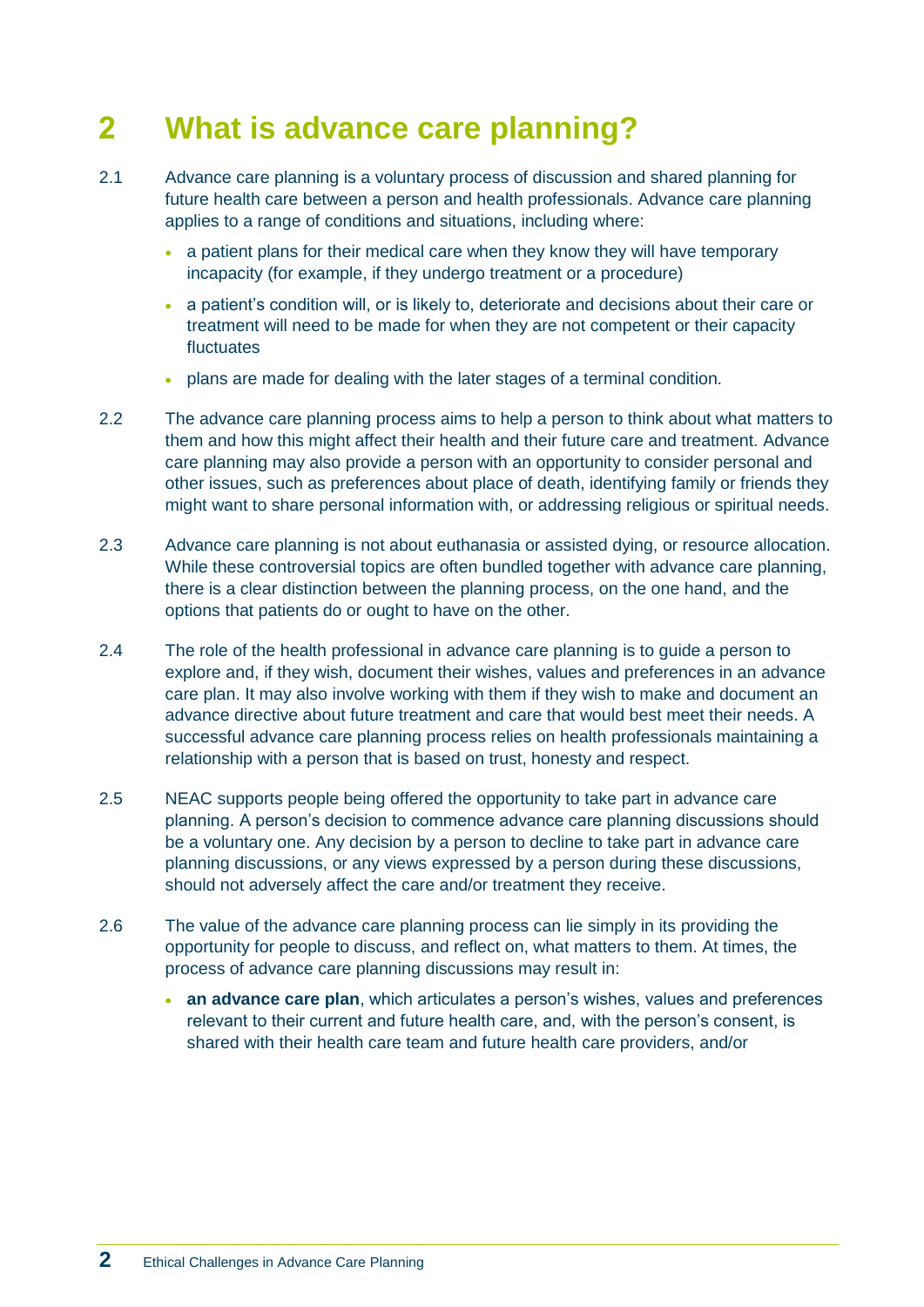- **an advance directive**, a written or oral directive in which a person makes a choice about a possible future health procedure, and this choice is intended to be effective only when that person is no longer competent,<sup>1,2</sup> and/or
- **appointing an enduring power of attorney**, where a person (when they are competent) appoints another person to act for them should they become mentally incompetent.<sup>3</sup>
- 2.7 An advance care plan, advance directive and enduring power of attorney are ways in which a person's specific preferences regarding their future health care and/or treatment can be documented.
- 2.8 Where an advance care plan is developed, this should be documented and, with the person's consent, shared with their health care team and made available to future health care providers.
- 2.9 There are differing views on and interpretations of when advance care planning should occur. Some consider that advance care planning should be undertaken by everyone, including healthy people, and be a regular part of everyday life. Others believe advance care planning is of value primarily for someone already in contact with the health system because they are more likely to have a sense of their wishes and options. This document focuses on advance care planning as it now exists: primarily offered in the context of oncology services, aged care, end-of-life care, and services for people with long-term health conditions.
- 2.10 Ideally, advance care plans will be freely drawn up by competent, well-informed people who make it clear what they want to happen in circumstances they correctly anticipate. Where this is the case, the plans should be followed by health professionals. However, not all plans will be or even could be so ideal. Much of this document is about how to facilitate advance care planning so that if a plan is made, it will be as close as possible to the ideal.

### **Issues not covered in this document**

- 2.11 The advance care planning process will include discussion of the treatment and care options available to a person, but this document does not discuss whether euthanasia or high-cost treatment options should be considered among those options.
- 2.12 Advance care planning requires that the person is competent to take part in the planning process. This document does not therefore consider advance care planning for people who lack this capacity, including young children or adults with a condition that affects their ability to make decisions (for example, acute severe psychiatric illness, or significant cognitive disorder such as advanced dementia).

- <sup>2</sup> Right 7(5) of the Code gives every consumer the right to use an advance directive in accordance with common law.
- 3 For further information about advance care plans, advance directives and enduring power of attorney, please refer to the Ministry of Health guidance for health professionals: [www.health.govt.nz/publication/advance-care-planning-guide-new-zealand-health-care-workforce](http://www.health.govt.nz/publication/advance-care-planning-guide-new-zealand-health-care-workforce)

<sup>1</sup> Clause 4 of the *Code of Health and Disability Services Consumers' Rights* (the Code).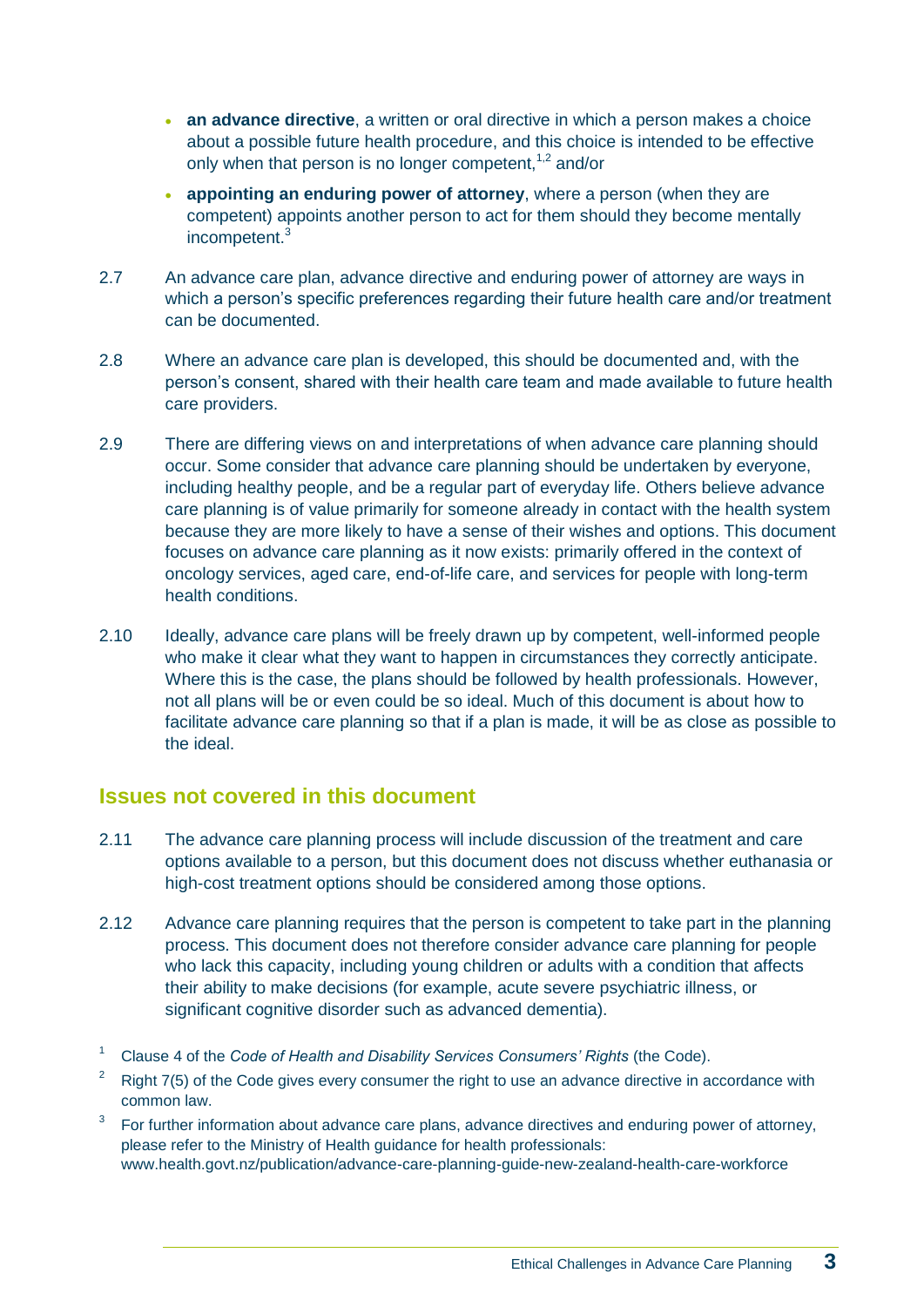# **3 Advance care planning in practice**

- 3.1 Advance care planning can be beneficial. It has the potential to enable a person to obtain some control over their lives by providing a mechanism for their wishes, values and preferences to be understood and respected by health professionals. Advance care planning can help reduce uncertainty where health professionals make decisions on behalf of a person who lacks capacity. It may also help to reduce potential family conflict by prompting early, sensitive discussion between a person and their family members about illness, how best to manage their care, and death and dying.
- 3.2 However, advance care planning is not a panacea. It carries potential risks and tensions even when it is done well, and these can be exacerbated by an inadequate process. For instance, advance care planning must find a balance between documenting specific instructions that in unforeseen circumstances may not be what the person would have wanted, as well as non-specific expressions of wishes that must then be interpreted, not by the person, but by their family members and health professionals. Advance care planning can also be done badly. It is unclear whether an inadequate advance care planning process is better than no planning process at all, but a good process is clearly a desirable goal. Research on the impact of advance care planning on patient outcomes will inform this debate.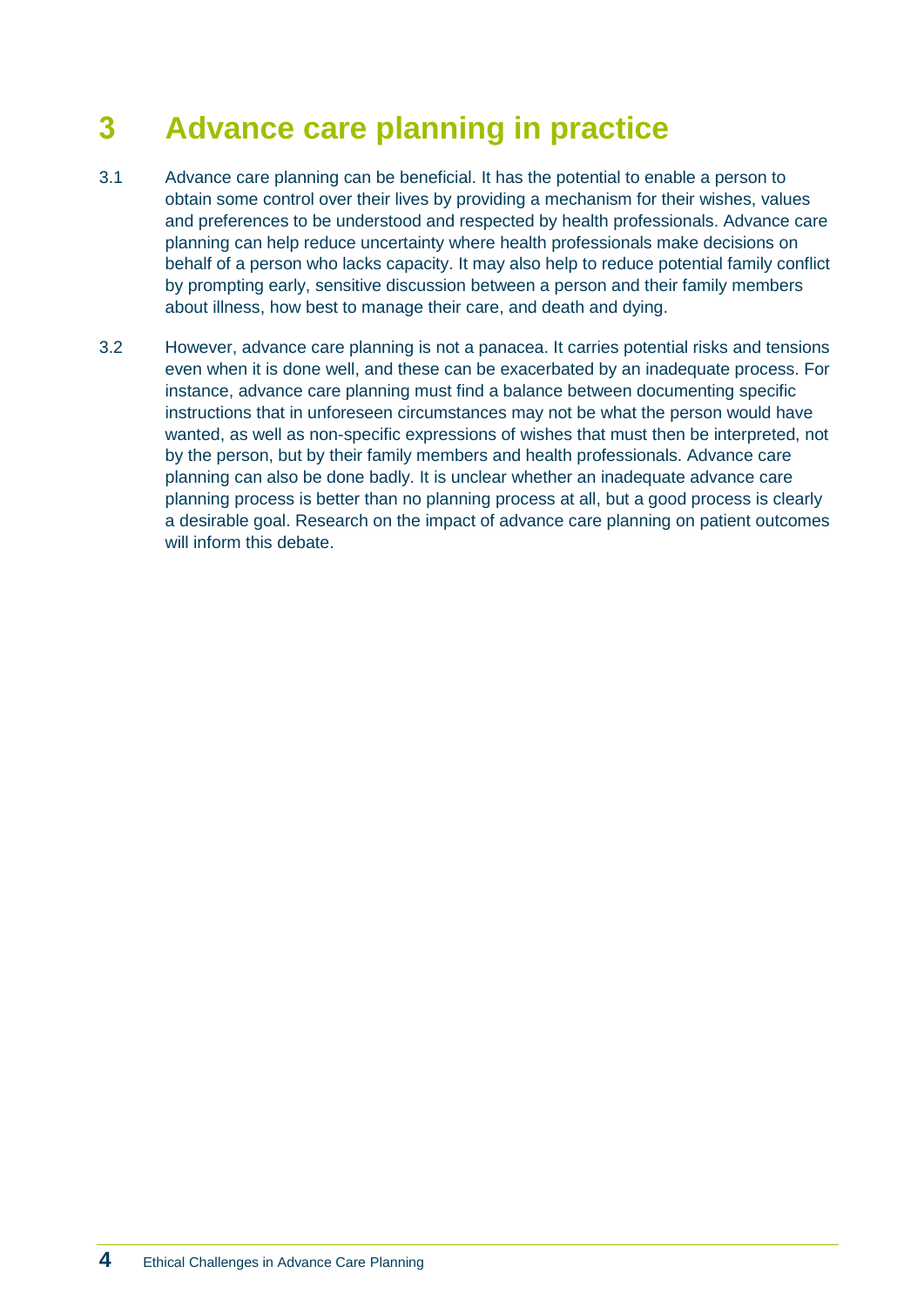# **4 Challenges and solutions**

4.1 Below we discuss four common ethical challenges in advance care planning and provide practical solutions to help prevent and resolve these challenges.

### **Whether to interpret advance care plans to 'the letter' or in principle**

- 4.2 The wording of an advance care plan should reflect the beliefs and values of the person. However, the wording of an advance care plan may not always accurately reflect that person's views in a specific situation. This problem may arise even when planning is done conscientiously, but it can be exacerbated where:
	- (a) the advance care planning process has been rushed or viewed as a 'tick box' exercise by the health professional
	- (b) unexpected events in an otherwise predictable disease trajectory arise
	- (c) health professionals do not have the necessary skills to help the person to clearly articulate their views
	- (d) the person's views have changed and there have been no opportunities to update the advance care plan.
- 4.3 In these situations, health professionals may have to decide whether to follow the exact wording of an advance care plan where this might conflict with what they think the person would have wanted.

- Allow sufficient time for the advance care planning process, and bear in mind that this may need to take place over several discussions rather than in one session.
- Facilitate a conversation to help people explore and express their own wishes, values and preferences. You should expect to have biases, but be aware of them and take care not to impose them.
- Advance care planning is a *process*. It involves ongoing discussions with a person and opportunities to regularly review and update their advance care plan, particularly where their circumstances change.
- It might be appropriate for an advance care plan to be non-specific so that the 'spirit' of the plan can be applied by health professionals to the immediate situation. Health professionals should consider using open wording in plans, such as 'I would like the doctor to consider ...'.
- In other circumstances it might be appropriate for an advance care plan to outline a specific direction in relation to a specific situation.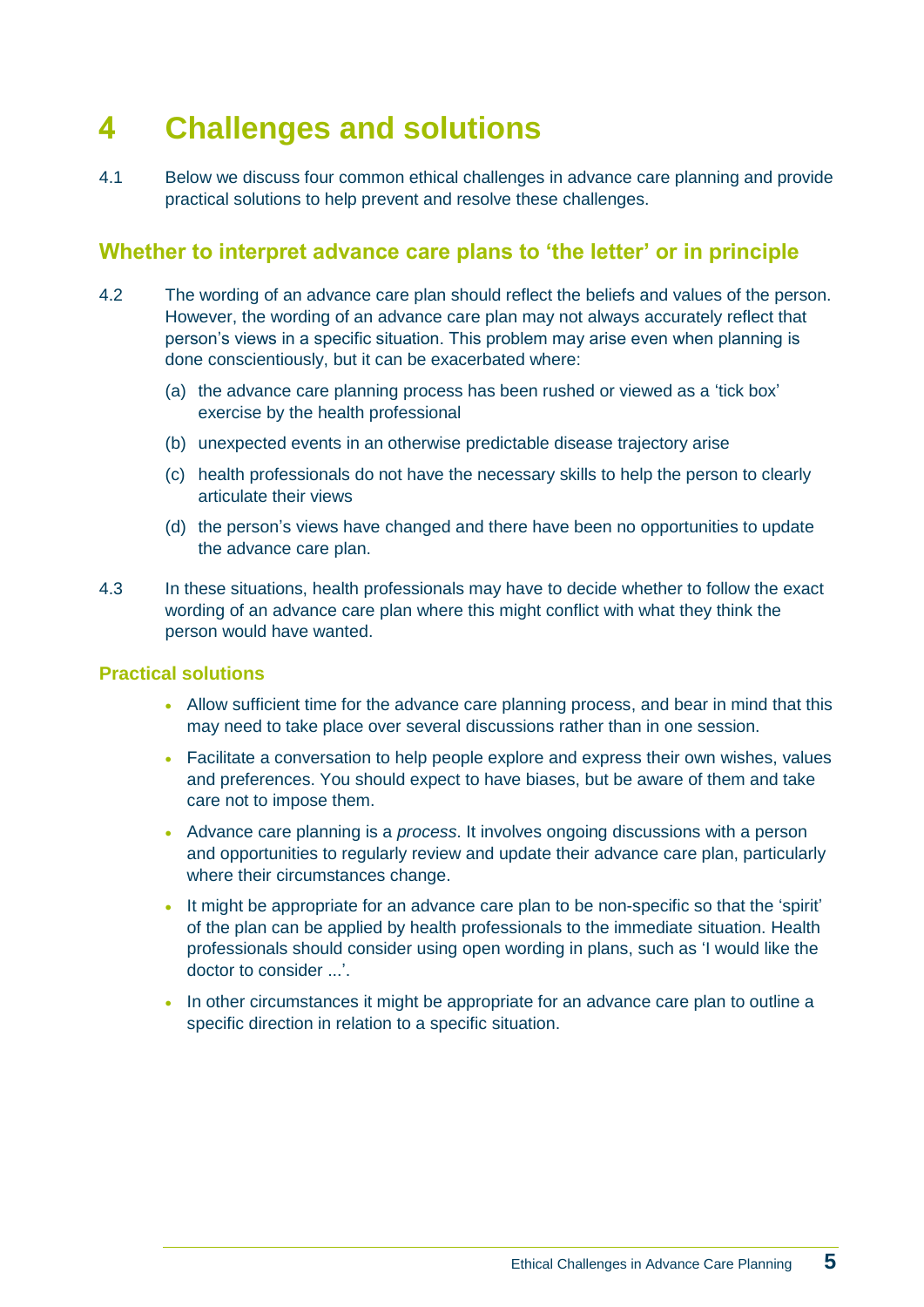#### **Case example A**

Ms E is a 30-year-old woman. Her elderly father recently died from cancer following a period of prolonged medical intervention in hospital. She found this very distressing and felt strongly that she did not want this to happen to her if she was in a similar situation.

Ms E talked to her GP about developing an advance care plan that would make clear that she did not want to be subjected to invasive life-prolonging interventions if she was ever hospitalised with a life-threatening condition. Her GP, Dr L, was concerned how her statement might be read if she was admitted to hospital in the immediate future with a life-threatening condition. If she was expected to make a full recovery, the treating clinicians would need to interpret her plan. In other words, the treating clinicians would need to decide whether Ms E had intended them to follow the explicit 'letter' of the plan to withhold life-saving treatment, or the 'spirit' of her plan, which is not to be subjected to invasive procedures at the end of life that are unlikely to relieve pain and suffering, improve quality of life or significantly prolong life.

After speaking with Ms E about her experience with her father's death and her own views, they agreed to document in an advance care plan that Ms E would wish to avoid invasive procedures that are unlikely to lead to much improvement where she is at the end of life. Dr L talked to Ms E about reviewing her plan if her health status changes.

### **When to develop a plan: timing should enable autonomy**

- 4.4 The timing and context of advance care planning and the development of any subsequent advance care plan or advance directive can have a significant impact on its usefulness, both to a person and to health professionals.
- 4.5 A person may be legally competent to make their own decisions, but their judgement or ability to understand complex information may have been significantly compromised by events at the time an advance care plan was developed. Examples include where a frail older person is required at short notice to develop a plan before an aged care facility will accept them as a resident, or where a patient develops a plan at a time of acute stress, such as after being diagnosed with a serious illness.

- Health professionals should have the skills and ability to judge the appropriate time to approach someone about advance care planning. The capacity to develop a plan means not only determining whether a person has a legal capacity to consent, but also whether the time is right (for example, acknowledging when a person is upset or under a lot of stress).
- Repeat the offer to have an advance care planning discussion, as a person's willingness to engage in the process may change.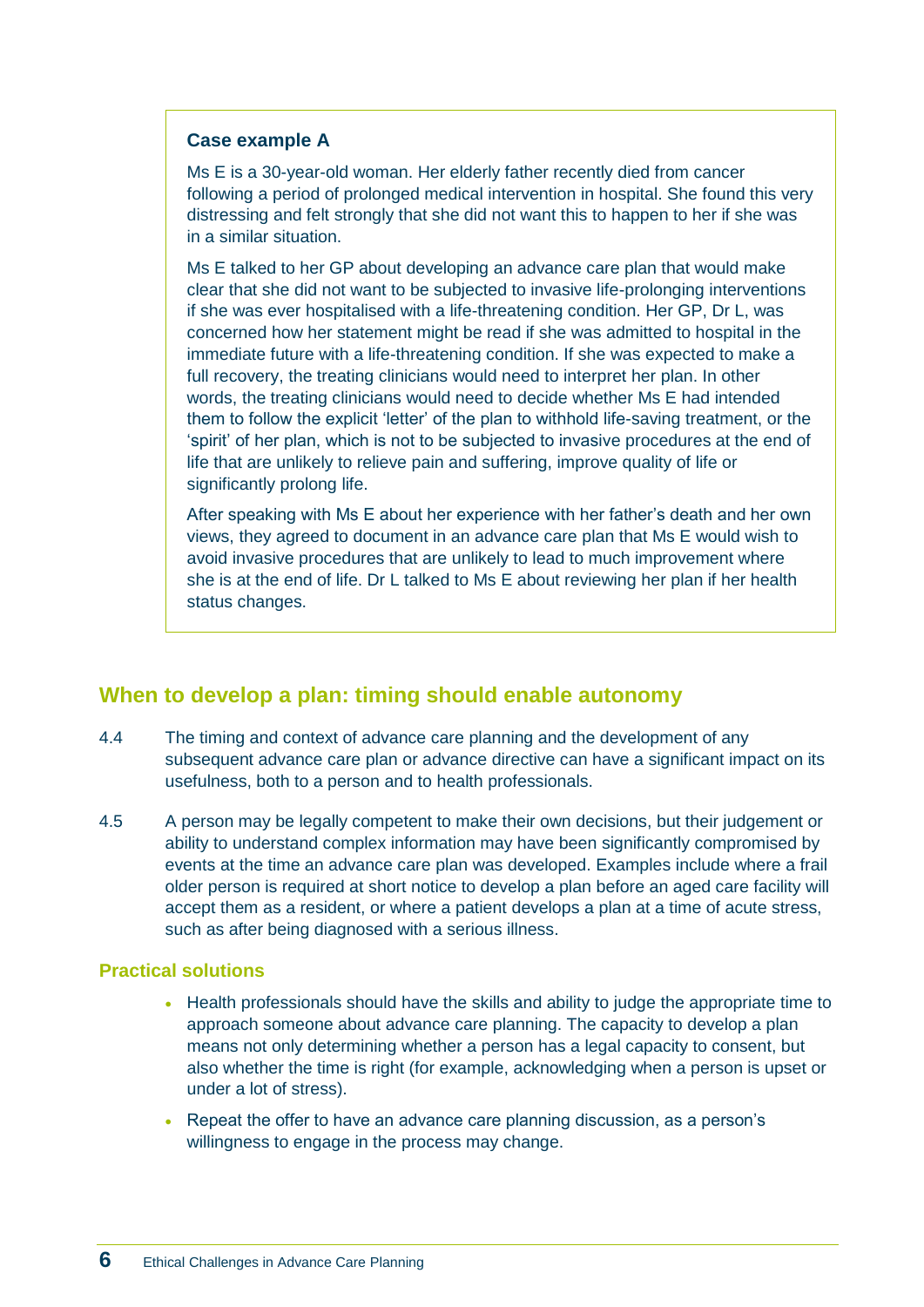- Consider assessing the capacity of a person to take part in advance care planning discussions (for example, do they have a condition that might affect their capacity to make decisions?).
- Respect a competent person's view or decisions, even if their decisions appear irrational to others. Right 7(2) of the Code states that 'Every consumer must be presumed competent to make an informed choice and give informed consent, unless there are reasonable grounds for believing that the consumer is not competent'. Right 7(3) states that 'Where a consumer has diminished competence, that consumer retains the right to make informed choices and give informed consent, to the extent appropriate to his or her level of competence'.
- Initiate advance care planning discussions with a person as early as possible, preferably before an acute medical situation, or once an acute medical situation has stabilised. This provides them with the opportunity to think about what medical care or treatment they might want without additional stress or pressure.
- Advance care plans should be regularly reviewed by the person and their health professional so that the plan can be adapted to reflect changing circumstances.
- If the person agrees, involve other members of the health care team and people who are close to them in advance care planning discussions.

#### **Case example B**

Mrs D is a 60-year-old woman who lives with her husband. She has been feeling unwell and her GP refers her to an oncologist, Dr R. At her consultation with Dr R several weeks later, Mrs D is told that she has bowel cancer. Mrs D is extremely upset by the prognosis and is in shock. Her husband has not accompanied her to the appointment. Mrs D tells Dr R that she would like to make an advance care plan during the appointment to make it clear that she wants every medical treatment and intervention available so that she can live for as long as possible.

Dr R recognises that Mrs D's expressed wishes about wanting to live as long as possible is a perfectly normal and valid response but wants to make sure that any advance care plan Mrs D might wish to make as part of the advance care planning process is only documented once she has had time to consider the information that she needs and wants following her diagnosis.

Dr R listens to Mrs D and documents the views she expresses during the appointment. Dr R reassures her that she will be provided with all treatments and interventions that the health care team believe would be beneficial and explains that there will be many opportunities to discuss her views, concerns and fears. He suggests they continue the discussion at her next appointment and suggests she might wish to involve her husband, or another person close to her, in the process.

At her next appointment Dr R discusses with Mrs D what matters to her and how this might affect her care and treatment options. Mrs D decides that she would like to write an advance care plan, and Dr R is happy to help her do this. Dr R stresses the importance of regularly reviewing the plan and they agree to revisit her plan each month, or earlier if she wishes.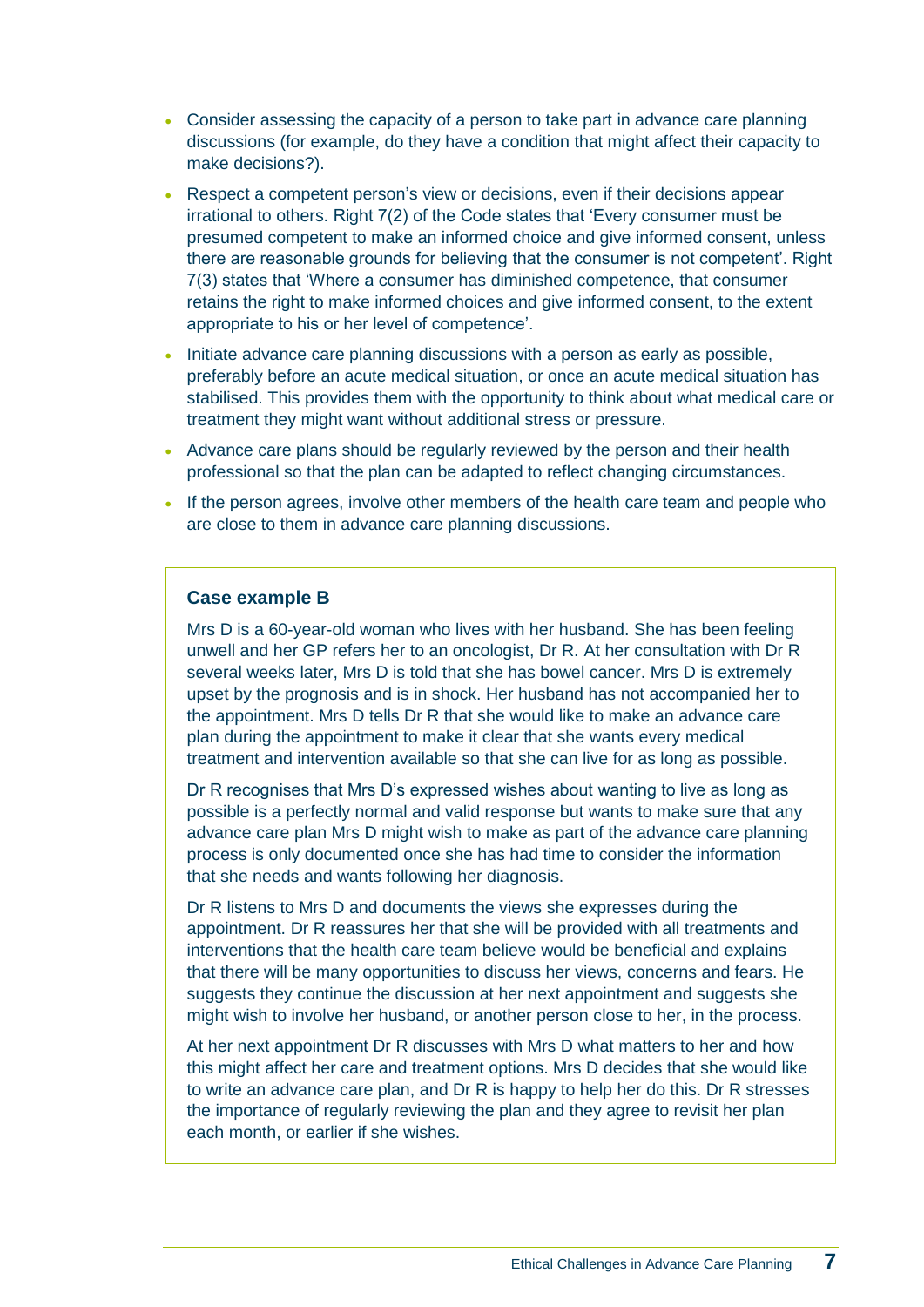### **Misunderstanding and ill-informed decisions**

- 4.6 There is always the risk that people will misunderstand the purpose of an advance care plan or how it will be used in the future. Good communication by health professionals during the advance care planning process can help reduce this risk through effectively communicating the benefits and limits of advance care planning and engaging in an open discussion about future care and treatment.
- 4.7 Advance care planning also requires a person to be able to communicate well with their health professional. For some individuals this can be challenging (for example, if they have poor health literacy and cannot understand what is being asked of them during advance care planning discussions). Similarly, a learning or speech impairment can affect a person's ability to communicate well with their health professional. Language may also be a barrier.
- 4.8 Some believe that an advance decision they make about refusing treatment is a 'binding contract' that they cannot review or change, or that an advance care plan is designed to limit their treatment or care. Others might be fearful that if they agree not to receive one type of treatment they will be denied other life-saving treatment by doctors. This may result in someone requesting 'anything and everything' in their plan, some of which may not be clinically appropriate at the time.

- Make sure that as part of the advance care planning process people have the information they need and want in order to understand: the purpose of any advance care plan they develop, the process of developing and reviewing a plan, and how their plan would be used by health professionals to make future decisions about their care and treatment.
- Make sure that people have an opportunity to ask questions, and that these are answered honestly and fully.
- Do not pressure or coerce people into making or documenting advance care decisions if they do not want to. People living in residential care or those who are very ill or frail may be particularly vulnerable to being pressured into making an advance care plan. Some people might feel that simply discussing their views with a health professional is sufficient.
- Encourage people to involve their family members or others close to them in the advance care planning process, where appropriate. This may help family members to better understand the purpose of an advance care plan and how it will be used. It may also help them to better understand what the person wants.
- Health professionals who undertake advance care planning should have adequate training, including in good communication skills.
- Where people have a learning disability or communication difficulties but are able to make informed decisions, health professionals will need to carefully consider their approach to advance care planning. You should maximise the person's ability to participate as well as offering to include the person's support person in the discussions. You may need to break down the planning process into small steps,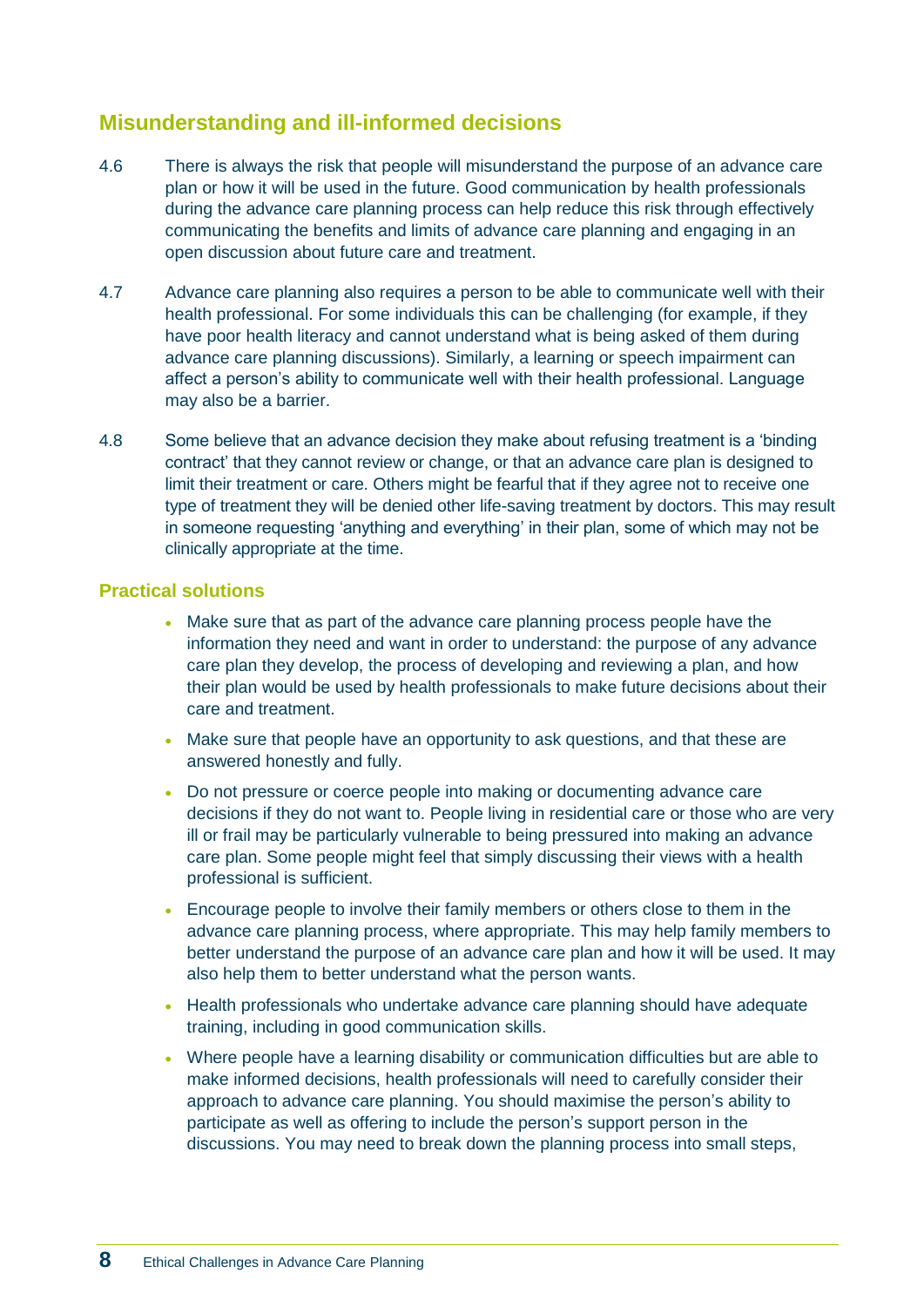possibly using visual cues and plain-language descriptions. Extra time may be required to explain issues properly, and information may need to be repeated a number of times before the person fully understands. You may also wish to check and confirm with the person that everyone involved in the process understands the discussions.

- Where language may be a barrier, you will need to consider whether an interpreter is needed. More importantly, you must be able to work with an interpreter effectively so that information and resources can be provided to patients and their families in their preferred language.
- If a person with a disability is accompanied by support staff (for example, a caregiver or family member), you still have a critical role in facilitating advance care planning, particularly in explaining their health care options and ensuring the person is able to make these decisions.

#### **Case example C**

Mr F is 87 years old man with severe chronic obstructive pulmonary disease (COPD). He has worked with his GP, Dr B, to develop an advance care plan that states that he does not want medical interventions, such as antibiotics, to be administered to him when his COPD deteriorates further.

Three weeks later Mr F visits his GP practice with a persistent cough. Dr B is unavailable so he sees a different GP, Dr G, who prescribes him with a course of antibiotics for his bronchitis. Dr G is alerted to the existence of Mr F's advance care plan through his medical record and after reading the plan thinks it would be prudent to clarify for Mr F that his plan does not in any way stop him from taking the antibiotics to treat his bronchitis. He does not want Mr F to feel unsure about whether he should take the antibiotics in case he feels that he would be violating some kind of 'agreement' with Dr B.

Mr F tells Dr G that he is comfortable that he is in no way restricted by his advance care plan. Dr G suggests that Mr F talk to Dr B if he has any further questions or wants to review his plan and records their discussion in Mr F's medical record.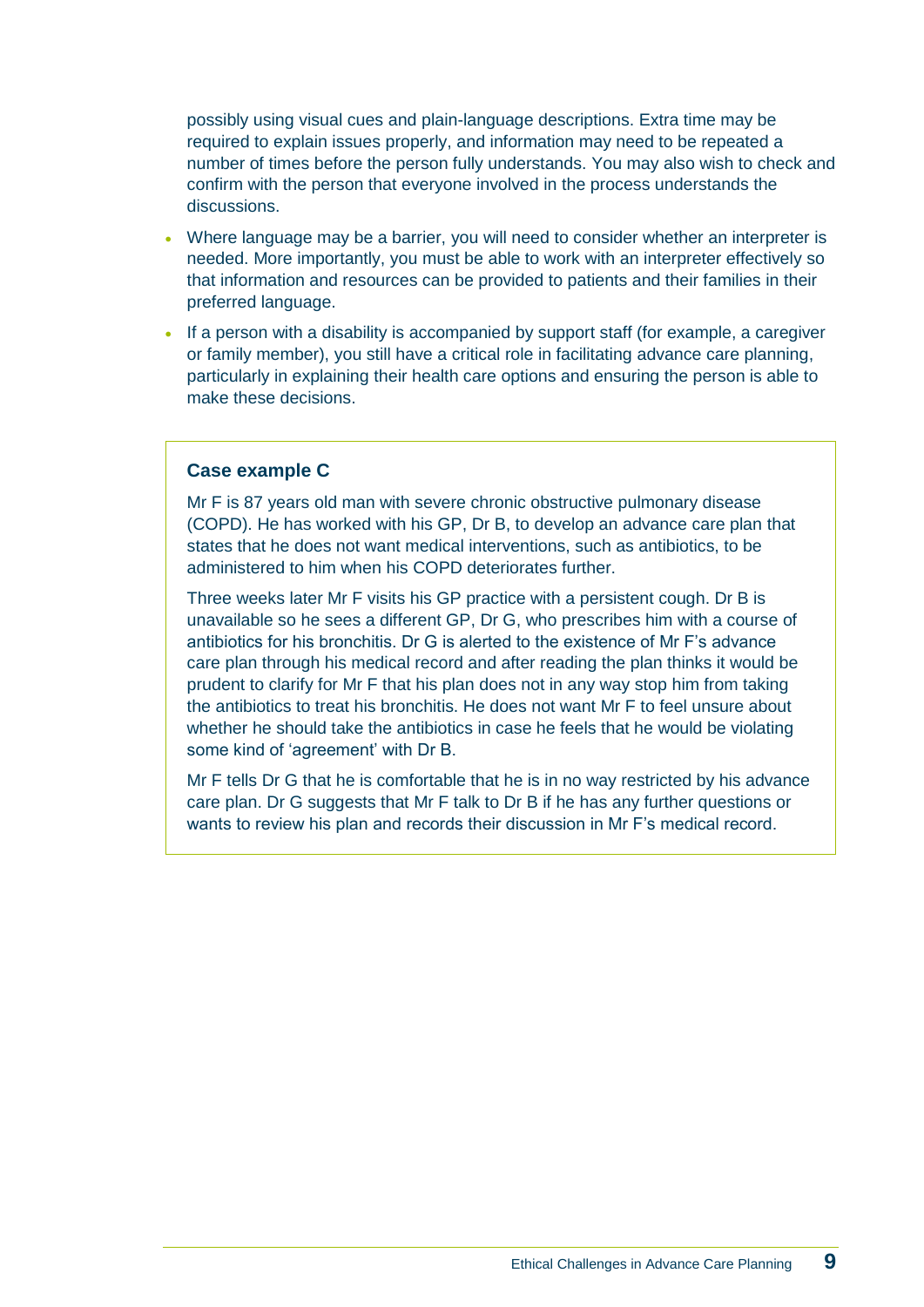#### **Case example D**

Miss P is 48 years old and has a learning disability. She is able to make simple decisions, and with the use of picture cards she understands that she is unwell and needs medical intervention to help her. She has been receiving treatment for continuous stomach pain that has recently been diagnosed as life limiting. Miss P attended all appointments accompanied by her elderly parents, who have no legal orders in place to make decisions on her behalf.

Her GP, Dr S, suggests they consider advance care planning for Miss P, and that others who may be significant to Miss P also participate in this process.

After a number of discussions with Miss P, her family and friends, an advance care plan is written in plain English documenting Miss P's wishes and preferences. Dr S assures Miss P and her family that the plan can be revisited at any time for changes.

### **Different models of decision-making**

4.9 New Zealand's culturally diverse population suggests that a single model for advance care planning may not always be appropriate*.* It is important to recognise and respect different cultural practices and attitudes towards advance care planning. For example, some cultures value collective decision-making that involves family and whānau, while other cultures value individual rights and autonomy. Others believe that it is not appropriate to discuss illness or death and may be reluctant to talk about their future health care needs as part of advance care planning.

- Everyone should have the opportunity to take part in advance care planning, but health professionals must respect the wishes of those who do not wish to engage in such discussions.
- Approach advance care planning discussions sensitively. If you are unsure how best to do this, or how to respond to any non-clinical issues raised by the person, you should refer to relevant information and advice on advance care planning.
- Health professionals should ask the person about how they think the health care team can best meet their cultural beliefs, practices and values. This may help to avoid making assumptions about any particular group or groups of people.
- If a person agrees, involve family, whānau and others close to them in advance care planning discussions and in decision-making about future care and treatment. But remember that no one can make an advance directive on behalf of another person.
- Health professionals who undertake advance care planning should also take part in cultural competency training, where practicable.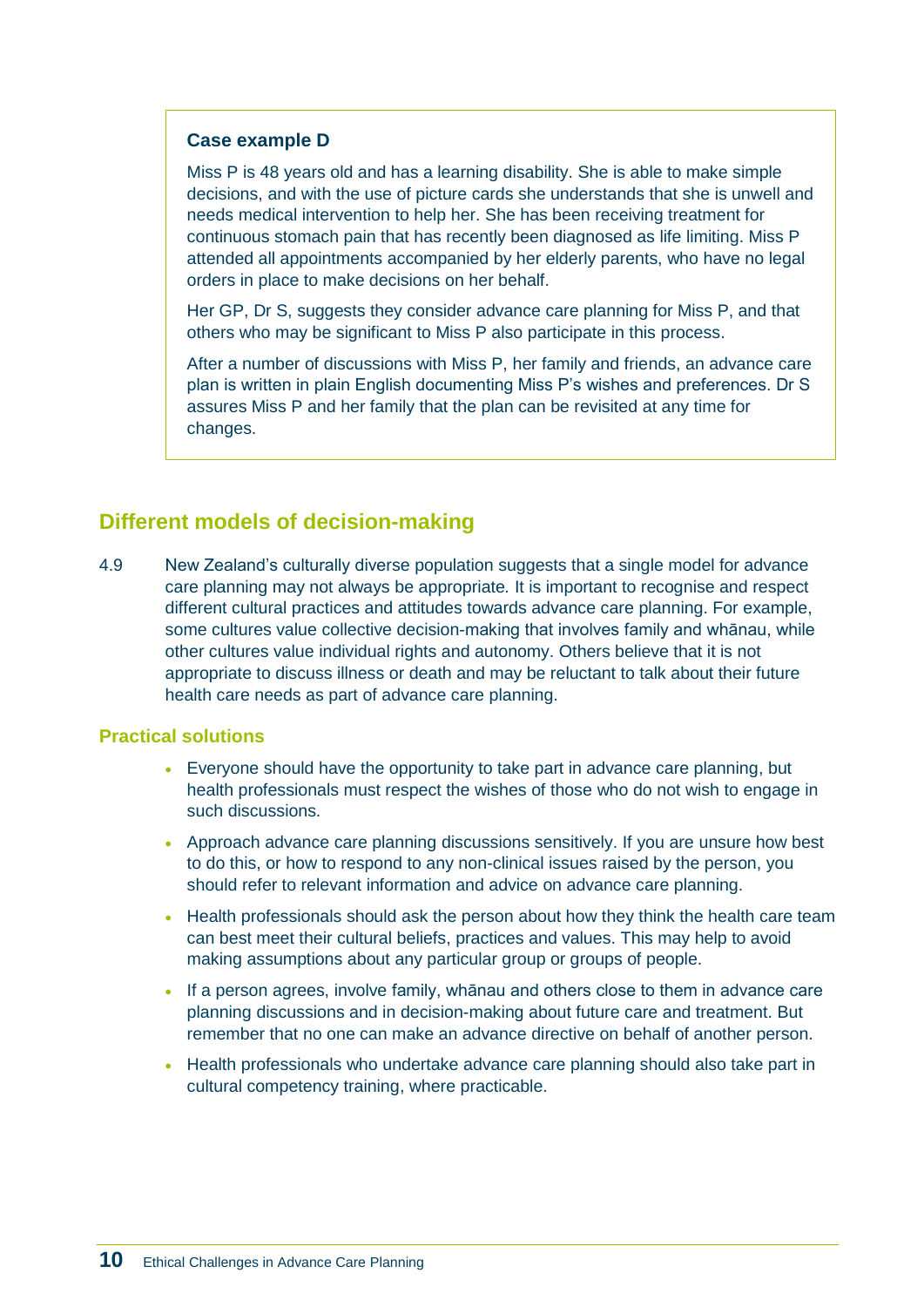#### **Case example E**

Mr N is a 68-year-old man with early-stage Parkinson's disease. Mr N's local iwi nurse, Nurse W, would like to provide Mr N with an opportunity to talk about advance care planning before his condition deteriorates, particularly given the risk of developing dementia as his Parkinson's progresses.

Mr N responded positively to Nurse W's offer to talk about advance care planning with him and he wants to involve his whānau in the discussions. Mr N would like to talk to his whānau about the options for his future care and to come to an agreement with them about the best arrangement. Nurse W suggests that Mr N invite to his next appointment those whānau members that he would like involved in his advance care planning discussion.

At his next appointment with Nurse W, Mr N brings along his wife and son, as well as two other members of his wider whānau. Mr N's whānau are able to hear from Mr N that he would prefer to be cared for in a private residential facility when he is unable to look after himself, to minimise the burden that he perceives his illness puts on his whānau. They talk at some length about whether this arrangement would best meet the needs of Mr N and his whānau. Mr N decides that, beyond his preferences being documented in his medical notes, he does not feel that it is necessary to write an advance care plan and is comfortable that those close to him and his GP understand how he wishes to be looked after as his Parkinson's disease progresses.

#### **Case example F**

Mrs C is an 85-year-old woman with type two diabetes. Mrs C is a recent immigrant, but her adult children have lived in New Zealand for over 20 years. Mrs C is always accompanied by one of her children at her regular check-ups with her GP, Dr H. Her children help Mrs C with any language difficulties over medical terms and appear to have an active role in helping their mother make health care decisions.

Dr H recognises that Mrs C holds traditional cultural views towards her health. Dr H is unsure how Mrs C and her family will respond to the suggestion of advance care planning. However, Dr H believes it is important that Mrs C is given the opportunity to discuss and consider the process of advance care planning rather than to assume that this is not something Mrs C would wish to pursue.

When Dr H suggests advance care planning at Mrs C's next appointment, Mrs C and her children decline to take part. Dr H respectfully accepts this decision, but explains that they can revisit advance care planning at any time in the future.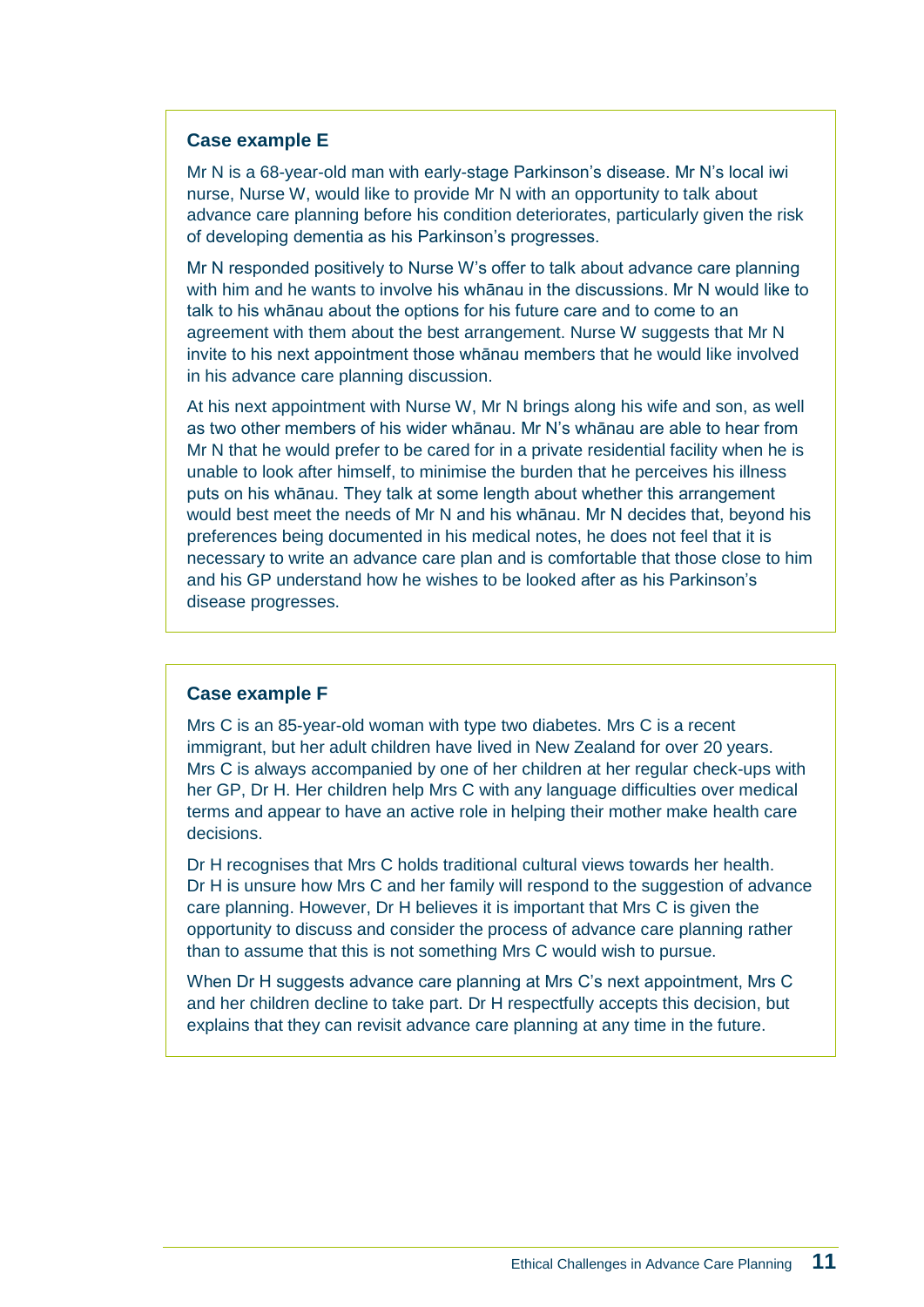# **5 Other sources of information and advice**

*Advance Care Planning: A guide for the New Zealand health care workforce* Ministry of Health (August 2011) [www.health.govt.nz/publication/advance-care-planning-guide-new-zealand-health-care-workforce](http://www.health.govt.nz/publication/advance-care-planning-guide-new-zealand-health-care-workforce)

*Advance Directives in Mental Health Care and Treatment* Office of the Health and Disability Commissioner [www.hdc.org.nz/media/30071/brochure-%20advance%20directives.pdf](http://www.hdc.org.nz/media/30071/brochure-%20advance%20directives.pdf)

*Advance Directives, Living Wills and Questions about Competence* Office of the Health and Disability Commissioner [www.hdc.org.nz/education/presentations/advance-directives,-living-wills-and-questions-of](http://www.hdc.org.nz/education/presentations/advance-directives,-living-wills-and-questions-of-competence)[competence](http://www.hdc.org.nz/education/presentations/advance-directives,-living-wills-and-questions-of-competence)

Our Voice: Tō Tātou Reo Advance Care Planning website [www.advancecareplanning.org.nz/](http://www.advancecareplanning.org.nz/)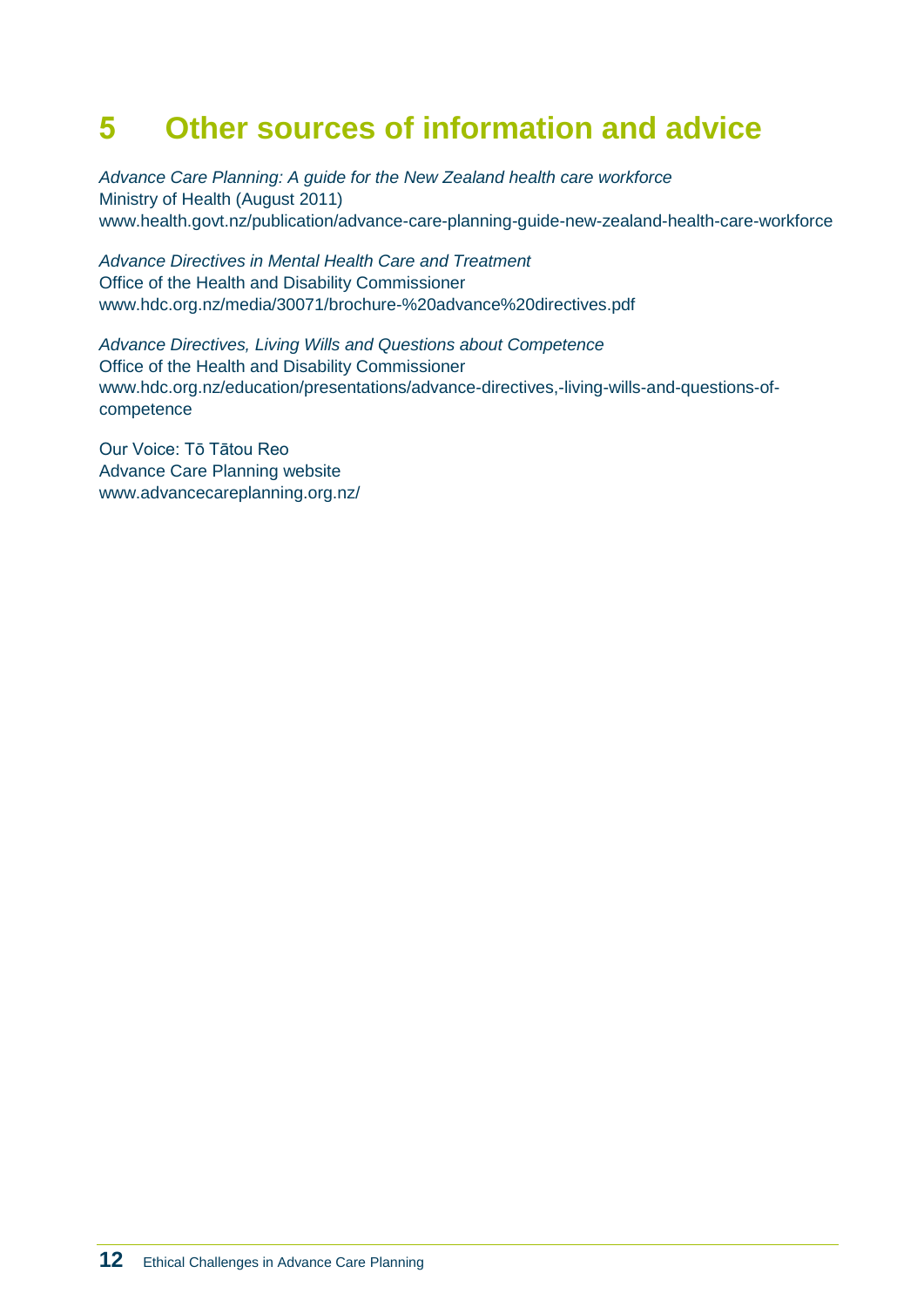# **Appendix: Practical challenges in advance care planning**

Some of the main practical challenges raised by participants of NEAC's preliminary consultation are summarised below. NEAC will share this feedback with groups and organisations that might be able to further investigate and address these concerns.

### **Legal framework**

Participants reported that there was a lack of clarity about the law as it relates to advance care plans, advance directives and enduring power of attorney. This may indicate problems or gaps in the law, such as a lack of clarity about the extent to which an enduring power of attorney is required to take into account any advance directive given by the person they represent, or whether a written advance care plan would constitute an advance directive for legal purposes. Others have noted the lack of case law testing the actions of a health professional when they make a decision in the face of an advance directive on behalf of a person who lacks capacity.

Health professionals have varying levels of knowledge and understanding of these legal issues, including what it means in practice. For example, there is anecdotal evidence that some health professionals do not understand the difference between an advance care plan, an advance directive and enduring power of attorney; others believe an advance directive must be written and signed by a person in order to be valid. Others have raised the need for greater clarity at the interface, and for definitions that distinguish between advance care planning, advance directives and enduring power of attorney.

# **Accessibility and information technology**

Participants reported problems with the accessibility of advance care plans by different health professionals and between different health care settings, such as between primary care, aged care facilities, ambulance services and emergency departments. Where a treating doctor has no knowledge of, or is unable to access, an advance care plan, there is a risk that a patient's preferences and wishes for medical treatment will not be met. It can also result in family members having to repeatedly inform health professionals about the person's previously expressed wishes.

Several participants advocated for a centralised electronic system to securely store advance care plans that can be accessed and updated following discussions with, and with the consent of, individuals. Participants provided some examples of good practice where alerts have been set up across different electronic systems to prompt health professionals to access an advance care plan where one is available.

# **Funding**

Participants expressed concern about the lack of centralised funding for advance care planning activity in New Zealand, particularly in primary care settings. GPs might be reluctant to initiate discussions about advance care planning with patients because this often time-consuming process is not recognised within the current funding model.